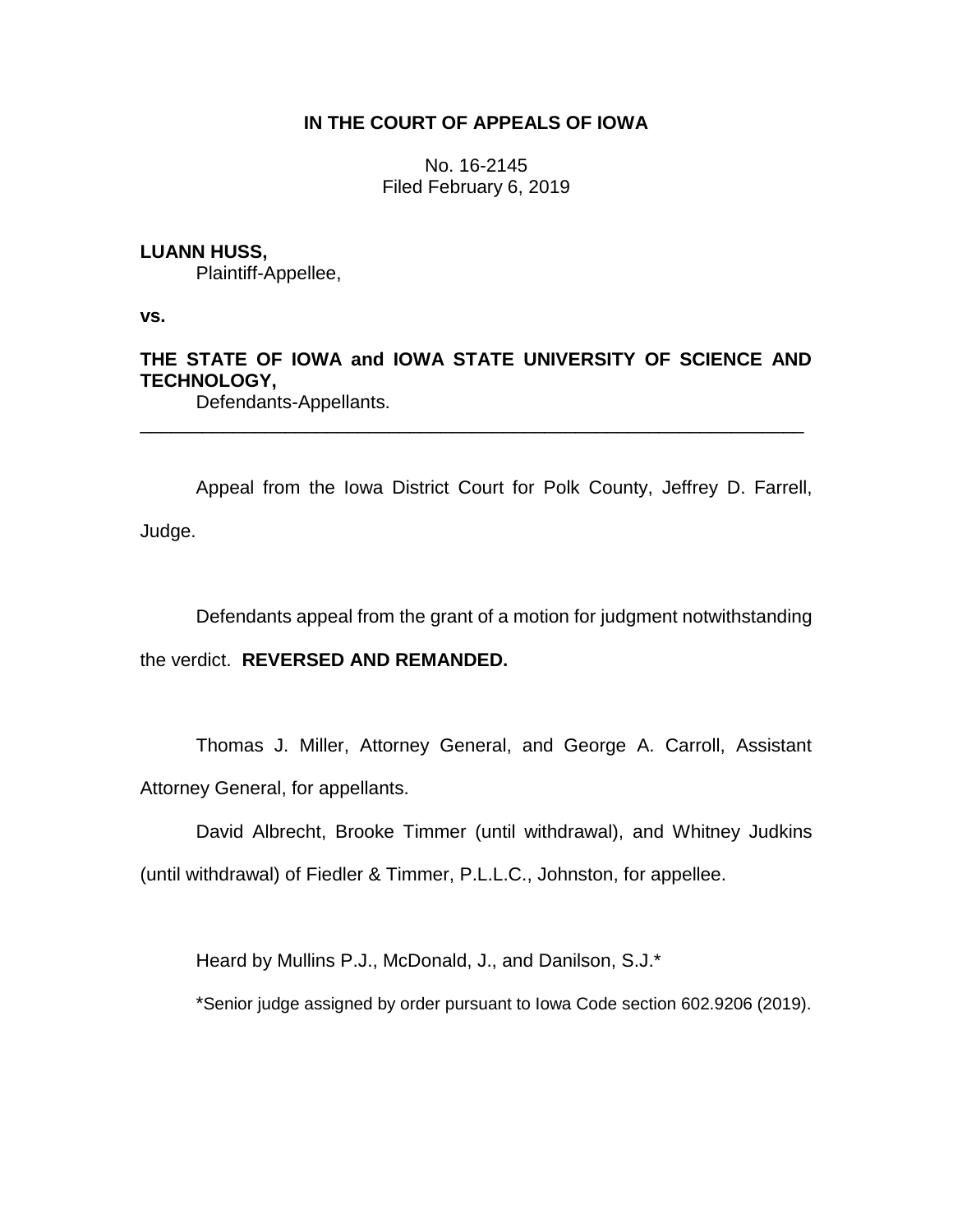#### **MCDONALD, Judge.**

The State of Iowa and Iowa State University (herein collectively referred to as ISU) appeal from the entry of judgment notwithstanding the verdict (JNOV) in favor of former employee Luann Huss on her claims of disability discrimination and failure to accommodate.

Huss worked for ISU in various positions from 1986 to 2014. In 2006, Huss began to regularly experience a runny nose, dry eyes, fatigue, and headaches. She attributed these conditions to her work environment. By 2010, Huss's symptoms worsened, and she also experienced pain in her teeth and jaw, tingling and numbness around her lips, a raspy voice, and heavy breathing. After bringing her difficulties to a supervisor's attention, ISU conducted air-quality testing in 2010 and 2011 in her work area. These tests revealed a normal amount of mold when compared to mold levels outdoors. In an effort to improve Huss's work environment, ISU dusted, vacuumed, cleaned the office, and hired a company to clean the air handling unit and vacuum the air ducts. In September 2012, ISU conducted further testing for mold and volatile organic compounds. The test results were normal and consistent with other university buildings.

Despite ISU's efforts, Huss continued to suffer from her symptoms. ISU undertook additional remediation efforts totaling \$30,000. During the remediation, Huss relocated to another office space. Upon completion of the remediation efforts, Huss moved back into her office for a couple of days before requesting a respirator. She was provided a half-mask respirator.

Huss received treatment from a physician during this time period. Huss's physician described Huss's impairment as "severe allergies to mold spore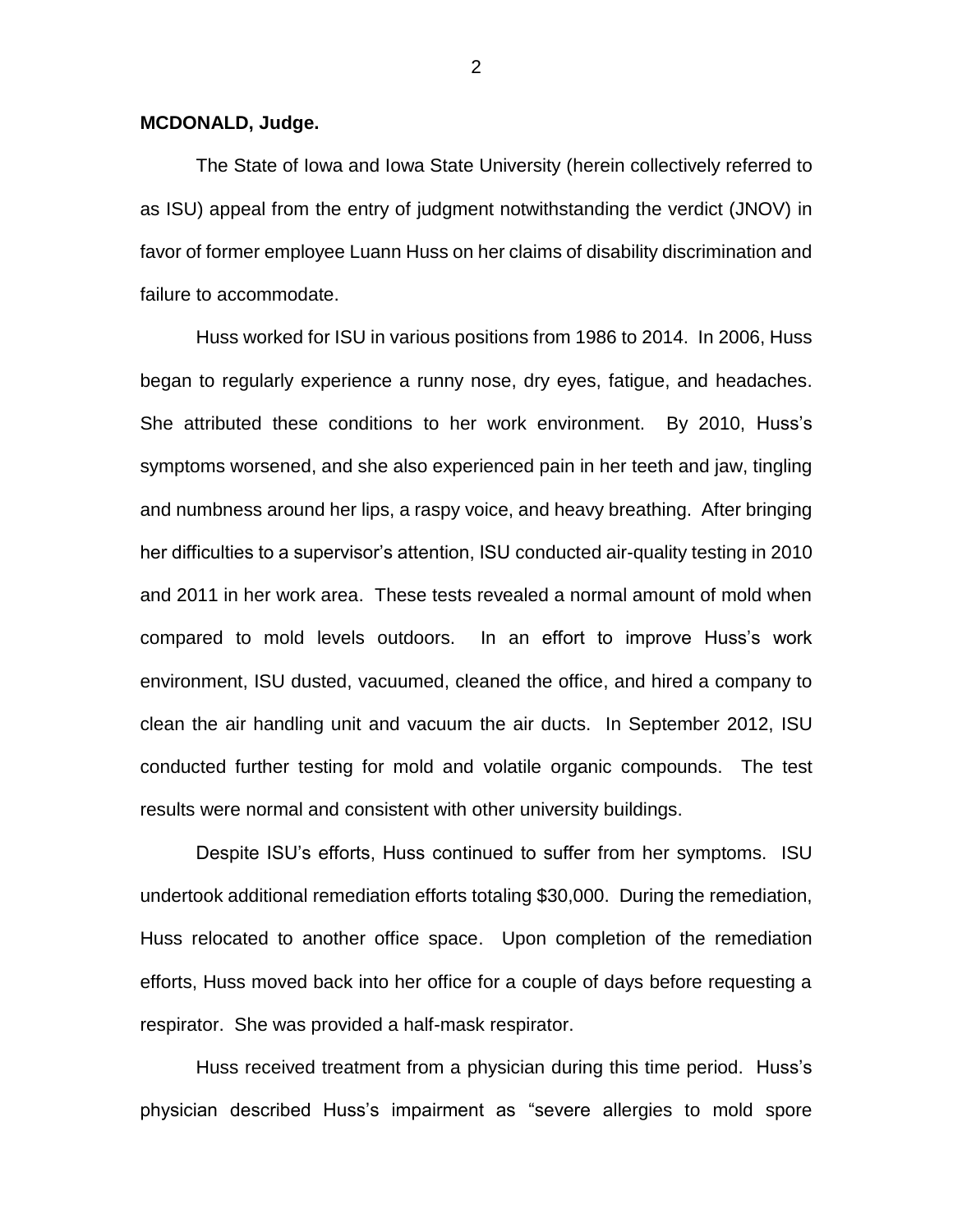exposure" and recommended that Huss "indefinitely" move offices to a building without mold and wear "protective gear when exposure occurs." Upon her physician's recommendation, Huss was placed on medical leave in October 2013. Huss returned to work on January 2, 2014 and was there for less than two hours before she suffered a severe reaction. She was again placed on medical leave until April 5, 2014. Around this time, she applied for long-term disability benefits. In support of this claim, Huss's physician indicated, for the first time, Huss "developed Multiple Chemical Sensitivity," also called "Toxicant Induced loss of Tolerance." The physician also made recommendations to ISU: "In view of Luann Huss' severe disabling environmental allergy, I recommend that her office be moved, and she be relocated to an area that does not seem to trigger acute reactions." The physician never submitted any documentation of disability forms.

Huss ran out of accrued leave on March 13, 2014 and failed to return to work. Subsequently, ISU terminated Huss's employment.

Huss filed an action for disability discrimination, failure to accommodate, and retaliation. Following a seven-day jury trial, Huss moved for directed verdict, which the district court denied. The jury then returned a unanimous verdict in favor of ISU on all three claims. Huss filed a motion for JNOV and new trial. The district court granted the motion for JNOV, concluding Huss proved each element of her disability-discrimination and failure-to-accommodate claims and that no reasonable mind could differ as to the findings on each element based on the evidence presented. The district court relied heavily on the testimony of Peter Englin, director of the Department of Residence. The court called Englin's

3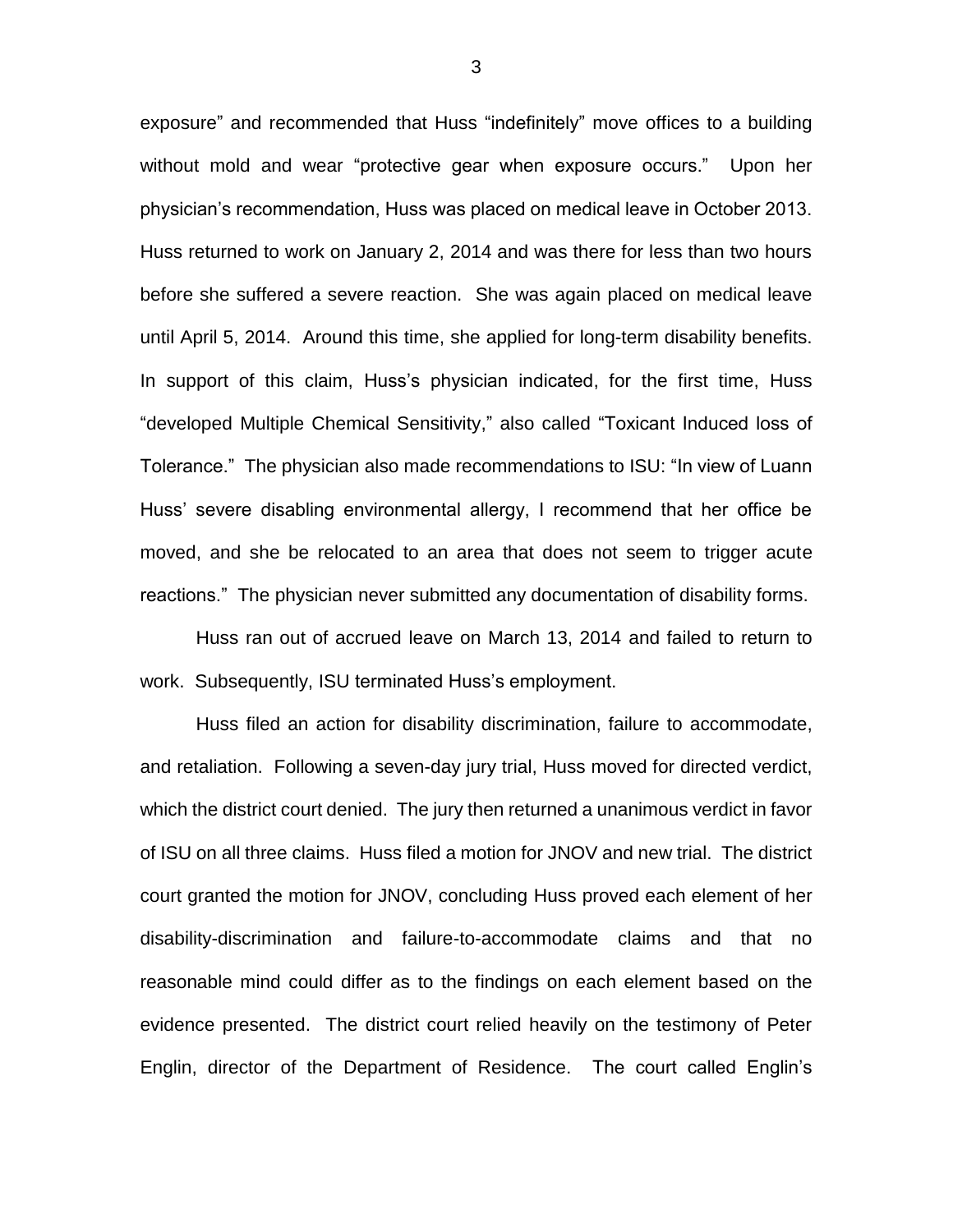testimony "as close to a Perry Mason moment as I have seen in 27 years of the

practice of law." The relevant testimony was as follows:

Q. Are you aware [Huss] asked to be moved to Friley to be in the same building as you? A. No, but . . .

Q. That could have been— A. It seems –

Q.—a reasonable—could that have been a reasonable accommodation if it was important that she be close to you and able to respond. A. Yes.

Q. So she could have been reasonably accommodated by being relocated to Friley Hall? A. I believe so, yes.

Q. And then that would have enabled her to continue working with her team, would have been a minute away, in Helser? A. Yes.

Q. So why did you refuse to place her in Friley? A. As I shared, I didn't know that she requested to be in Friley. And as I understand, when a request came in about office space—because we are continually looking at locations to house folks—the two spaces we had: One was a storage room and the other was across from the men's restroom.

Later it continued:

Q. So as of the time you fired her and insisted that you could not relocate her, you just told this jury she could have been placed in Friley Hall? A. Yes

Q. And that would have been a reasonable accommodation? A. In my opinion, yes.

After granting the motion for JNOV on the disability-discrimination and failure-to-

accommodate claims, the court ordered a new trial on the limited issue of

damages. ISU timely appealed; the new trial to determine damages has been

stayed pending this appeal.

"The purpose of [JNOV] is to allow the district court an opportunity to correct any error in failing to direct a verdict." *Easton v. Howard*, 751 N.W.2d 1, 4 (Iowa 2008). "We . . . review a district court ruling on a motion for judgment notwithstanding the verdict for correction of errors at law." *Thornton v. Am. Interstate Ins. Co.*, 897 N.W.2d 445, 460 (Iowa 2017) (quoting *Gibson v. ITT*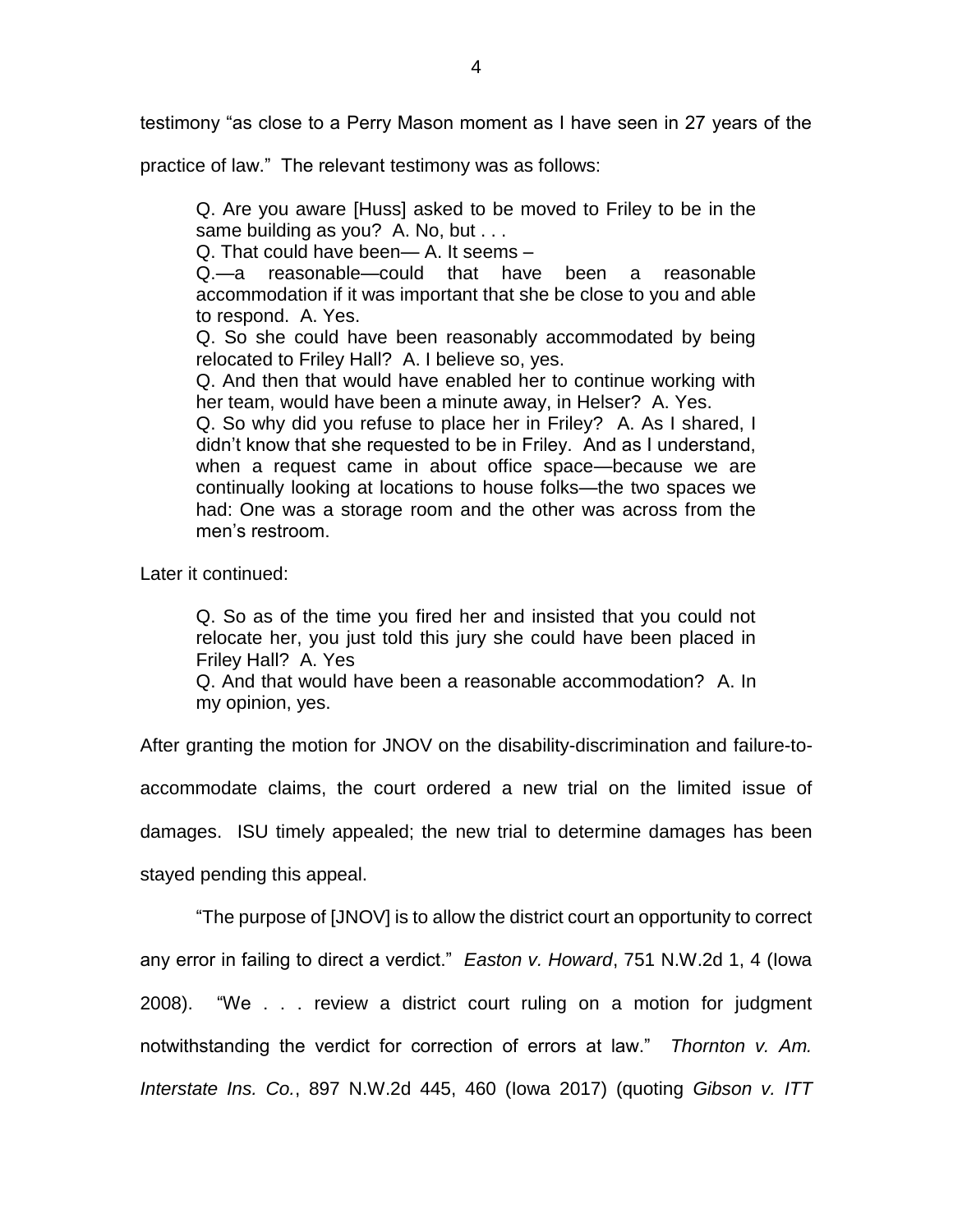*Hartford Ins.*, 621 N.W.2d 388, 391 (Iowa 2001)). "Our role is to decide whether there was sufficient evidence to justify submitting the case to the jury when viewing the evidence in the light most favorable to the nonmoving party." *Smith v. Iowa State Univ. of Sci. & Tech.*, 851 N.W.2d 1, 18 (Iowa 2014) (quoting *Van Sickle Constr. Co. v. Wachovia Commercial Mortg., Inc.*, 783 N.W.2d 684, 687 (Iowa 2010)). "Every legitimate inference which can be reasonably made from the evidence is considered, and if reasonable minds can differ on the issue, it is for the jury to decide." *Thacker v. Eldred*, 388 N.W.2d 665, 670 (Iowa Ct. App. 1986) (quoting *Blong v. Snyder*, 361 N.W.2d 312, 315 (Iowa Ct. App. 1984)).

Simply put, we ask, was there sufficient evidence to generate a jury question? These are the same principles that the district court is bound to follow on a motion for directed verdict.

Under this view of the evidence, if there is substantial evidence to support the claim or defense, the motion for directed verdict or for judgment notwithstanding the verdict should be denied. Conversely, without such evidence, a directed verdict or judgment notwithstanding the verdict is appropriate. Evidence is substantial when a reasonable mind would accept it as adequate to reach a conclusion.

*Johnson v. Dodgen*, 451 N.W.2d 168, 171 (Iowa 1990) (citations omitted).

Because entry of JNOV is only appropriate when a reasonable fact-finder could

only reach one conclusion from the presented evidence, it should be granted only

in rare circumstances.

The jury was provided with the following instruction on disability discrimination:

Your verdict must be for Plaintiff Luann Huss and against Defendants State of Iowa and Iowa State University on Plaintiff's claim of disability discrimination if all of the following elements have been proved by the preponderance of the evidence:

First, Plaintiff suffered from an impairment;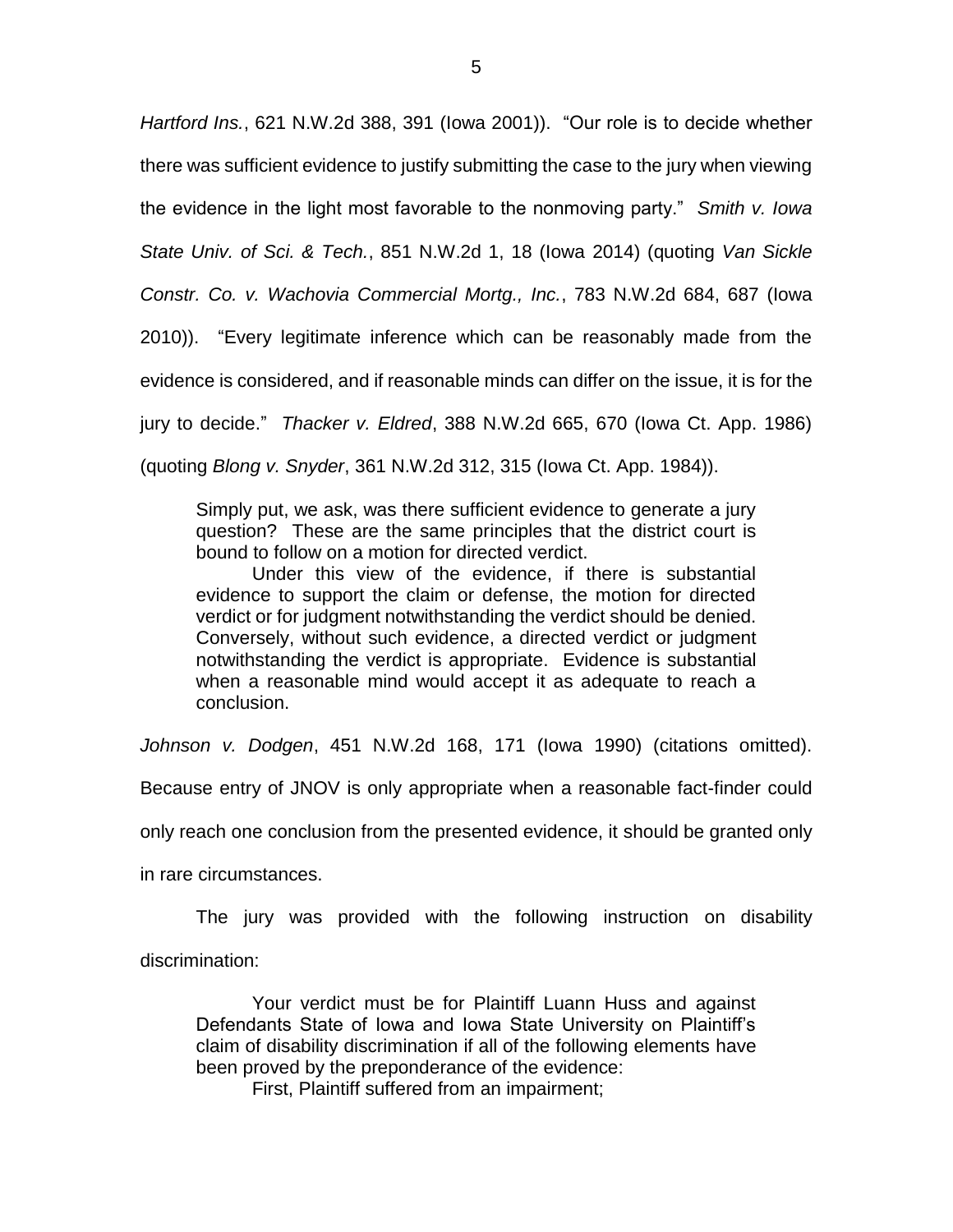Second, Plaintiff's impairment substantially limited her in one or more major life activities;

Third, Defendants terminated Plaintiff's employment;

Fourth, at the time of her termination, Plaintiff could have performed the essential functions of her job with or without reasonable accommodations;

Fifth, Plaintiff's impairment was a motivating factor in the Defendants' decision to terminate her employment.

If Plaintiff failed to prove any of these elements, you must find in favor of Defendants on her claim of disability discrimination. If Plaintiff proved all of these elements, you must find in favor of Plaintiff on this claim and consider her claim for damages.

The jury was also instructed as follows on Huss's reasonable accommodation claim:

In order for Plaintiff Luann Huss to recover on her claim of failure to provide a reasonable accommodation for her disability, she must prove all of the following propositions by a preponderance of the evidence:

- 1. Plaintiff had an impairment;
- 2. Plaintiff's impairment substantially limited her ability to perform a major life activity;
- 3. Defendants knew of the Plaintiff's impairment;
- 4. Plaintiff could have performed the essential functions of the job of Program Coordinator II at the time Defendants terminated her employment if Plaintiff had been provided with an accommodation of:
	- a. Moving her to a different office;
	- b. Closing the air loop in her office in Helser Hall;
	- c. Providing her a respirator;
	- d. Restructuring her job; or
	- e. Providing assistance to find her another position with ISU;
- 5. The requested accommodation would have been reasonable; and
- 6. Defendants failed to provide a reasonable accommodation identified by Plaintiff and failed to provide any other reasonable accommodation.

If Plaintiff failed to prove any of these elements, you must find in favor of Defendants on her claim of disability discrimination. If Plaintiff proved all of these elements, you must find in favor of Plaintiff on this claim and consider her claim for damages.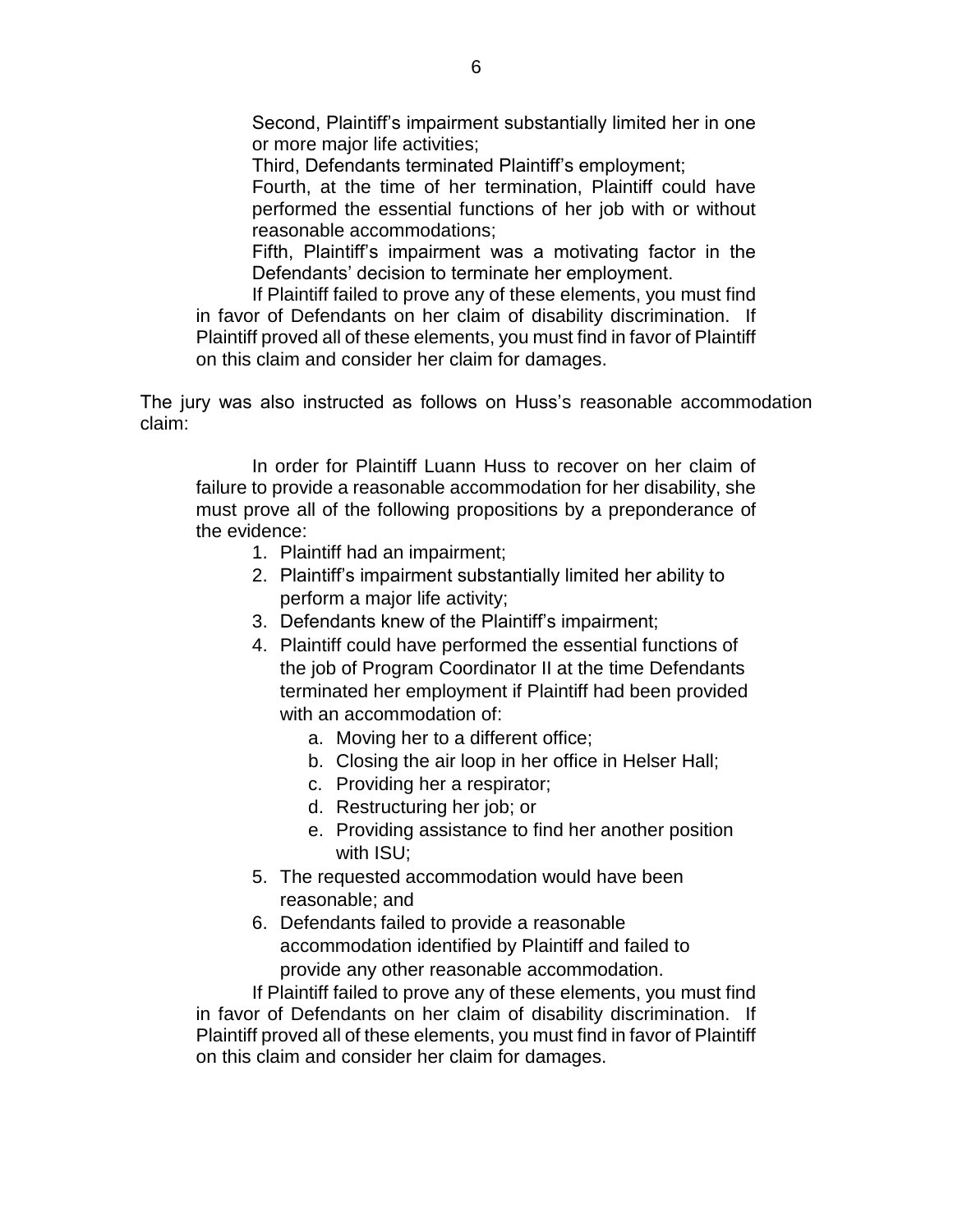For the purposes of this appeal, these instructions are the law of the case. *See In re Estate of Workman*, 903 N.W.2d 170, 175 (Iowa 2017).

When we review the entirety of the evidence submitted to the jury in the light most favorable to ISU, we conclude reasonable minds could reach differing conclusions regarding both causes of action. As a result, Huss failed to prove her claims as a matter of law and entry of JNOV was in error. *See State v. Keding*, 553 N.W.2d 305, 308 (Iowa 1996).

Although there was a fact question on many of the issues submitted to the jury, for the purposes of fleshing out our conclusion, we choose to focus on the reasonable accommodation element of both marshaling instructions. The jury was instructed:

A "reasonable accommodation" is a modification to the work place which allows a person with a disability to perform the essential functions of the job or allows a person with a disability to enjoy the same benefits and privileges as an employee without a disability. An accommodation is unreasonable if it imposes an undue hardship on the operation of the employer's business.

An employer is not required to give an employee the accommodation she preferred. The employer's obligation is to provide a reasonable accommodation that allows the employee to perform the essential functions of her job.

. . . .

Unlike the district court, we cannot conclude the "Perry Mason" moment entitled Huss to JNOV. First, it seems to us that Englin's statement was made in the context of whether the move to Friley Hall would have impaired Huss's ability to work with her team and not whether the move would have addressed all of Huss's concerns. The jury certainly could have concluded the same. Second, the jury was free to conclude Englin's opinion was not more relevant on this issue than that of other witnesses, including both Huss's direct supervisor and Huss's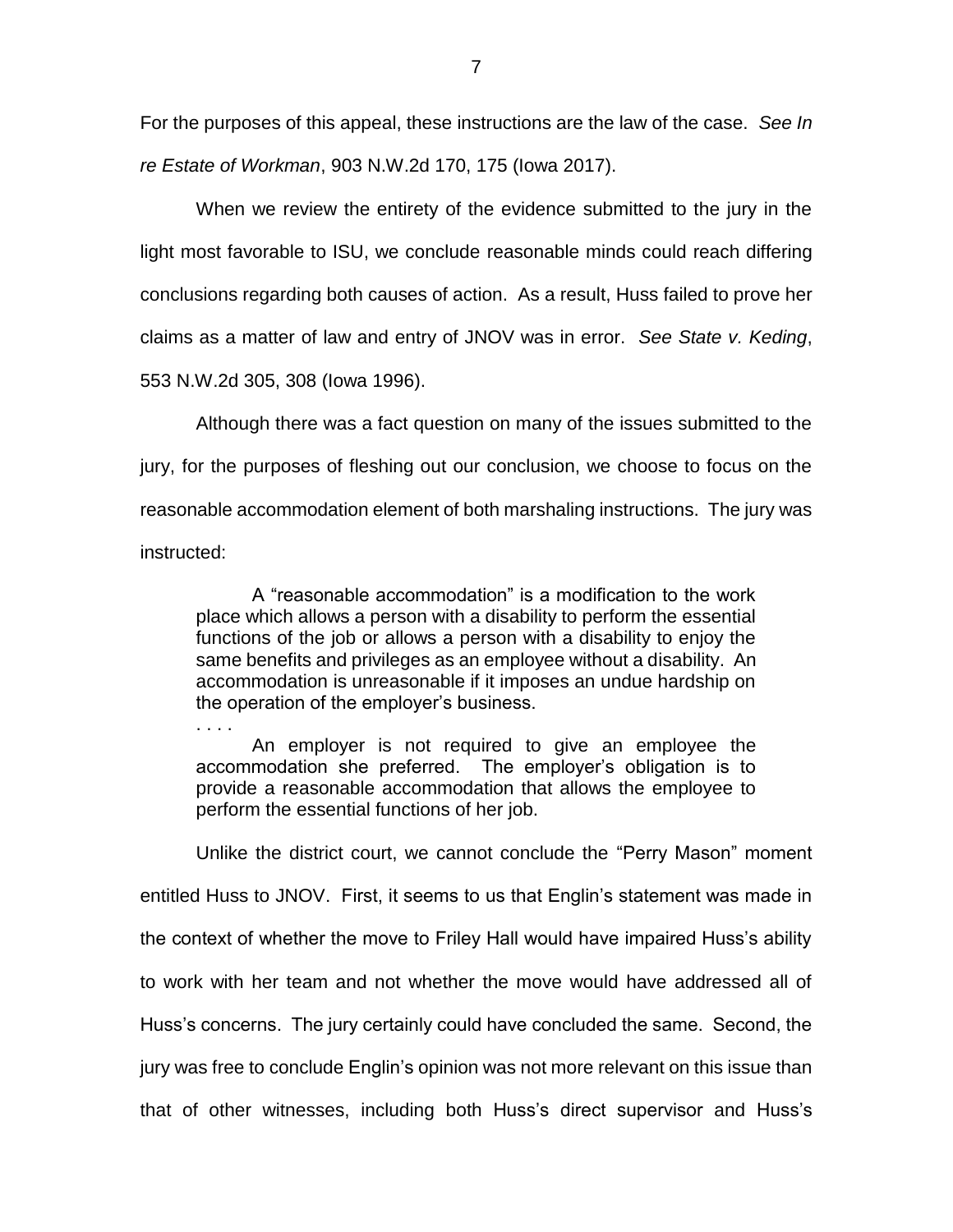subordinate. Huss's direct supervisor testified that he did not believe Huss could be relocated and still carry out her job duties. Specifically, he noted the importance of having his subordinates in the same office location for impromptu discussions and meetings on construction projects. He discussed how Huss's position entailed rapidly responding to certain concerns, and he explained that relocating Huss would hinder rapid responses. He testified although it would be possible to communicate with Huss in a different building, it was not an efficient use of his time or his staff's time. He testified that Huss's office in Helser Hall did not test any differently for mold or other substances than any of the possible relocation areas. Huss's subordinate testified that when Huss was temporarily relocated out of Helser Hall it required more effort for the subordinate to do her job. She also testified that the Helser team was highly collaborative and she worked with the individuals in Helser "Multiple times a day. Pretty much every day." Third, another employee, who worked out of Friley Hall, testified Huss suffered an allergic reaction in her Friley office, calling into question whether a move to Friley would have resolved Huss's physical reactions to her workplace. We find the jury reasonably could have relied on the above-mentioned testimony to conclude moving Huss to Friley Hall was not a reasonable accommodation. Taken together, this evidence establishes it was erroneous for the district court to impose liability as a matter of law based solely on Englin's testimony.

There is also significant support in the record for the jury to find no accommodation would have allowed Huss to perform the essential functions of her job. *See, e.g., Gaul v. Lucent Tech. Inc.*, 134 F.3d 576, 581 (3d Cir. 1998) (affirming summary judgment on failure-to-accommodate claim in favor of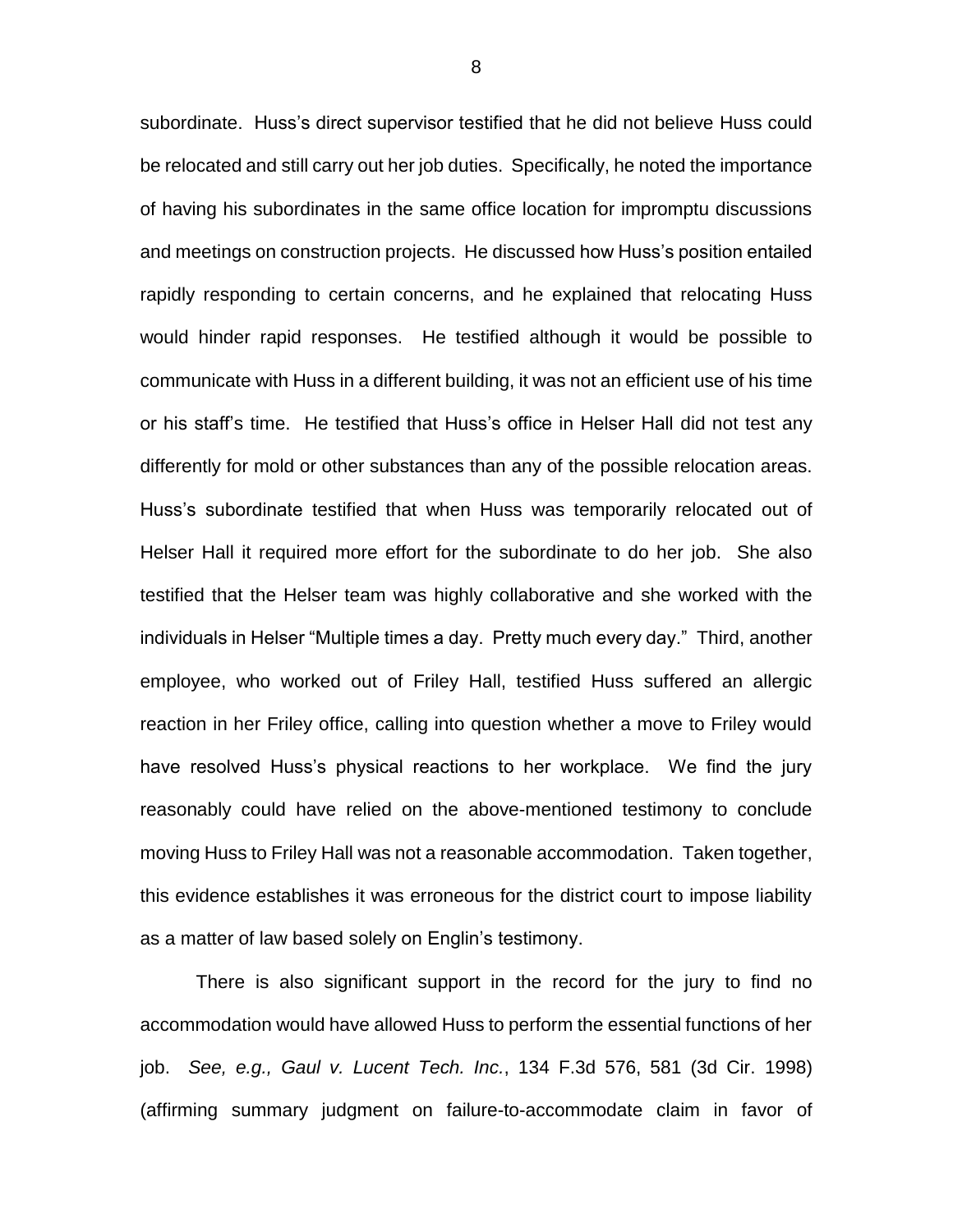employer where proposed accommodation was impractical burden on employer). First, throughout the accommodation process, Huss claimed she had a severe mold allergy. According to her treating physician, "[e]xposure to minute amounts of mold in [the] workplace" would result in Huss having a "profound allergic response." "Indefinitely" moving Huss's office to a "building without mold" was her physician's suggested accommodation. On Huss's final documentation of disability form, the physician listed Huss's impairment as "severe allergies mold spore exposure" and explained Huss was "[c]urrently unable to tolerate any mold exposure." It was not until days before Huss ran out of approved leave that she submitted a letter from another doctor labeling her condition as a "severe disabling environmental allergy" with no mention of mold. In a separate application for longterm disability benefits, this second physician labeled Huss's condition "Multiple Chemical Sensitivity." Huss's treating physician testified when an individual has multiple chemical sensitivity syndrome "the things [he/she is] sensitive to [are] really not always identifiable" and an employer would not be able to test for minute amounts of mold. Given the testimony and recommendations made by Huss's physicians, it appears ISU had no way to effectively identify Huss's triggers in her work environment.

This inference is further supported by evidence that Huss experienced symptoms nearly everywhere. Huss acknowledged she "had issues in probably every building that belongs to the department of residence." Many of the reaction areas tested at normal mold levels. Huss testified she had similar reactions at the state fair; Younkers; Wal-Mart; Bed, Bath & Beyond; the Baltimore airport; the Boone County police station; and the Chicago airport. A doctor's note from

9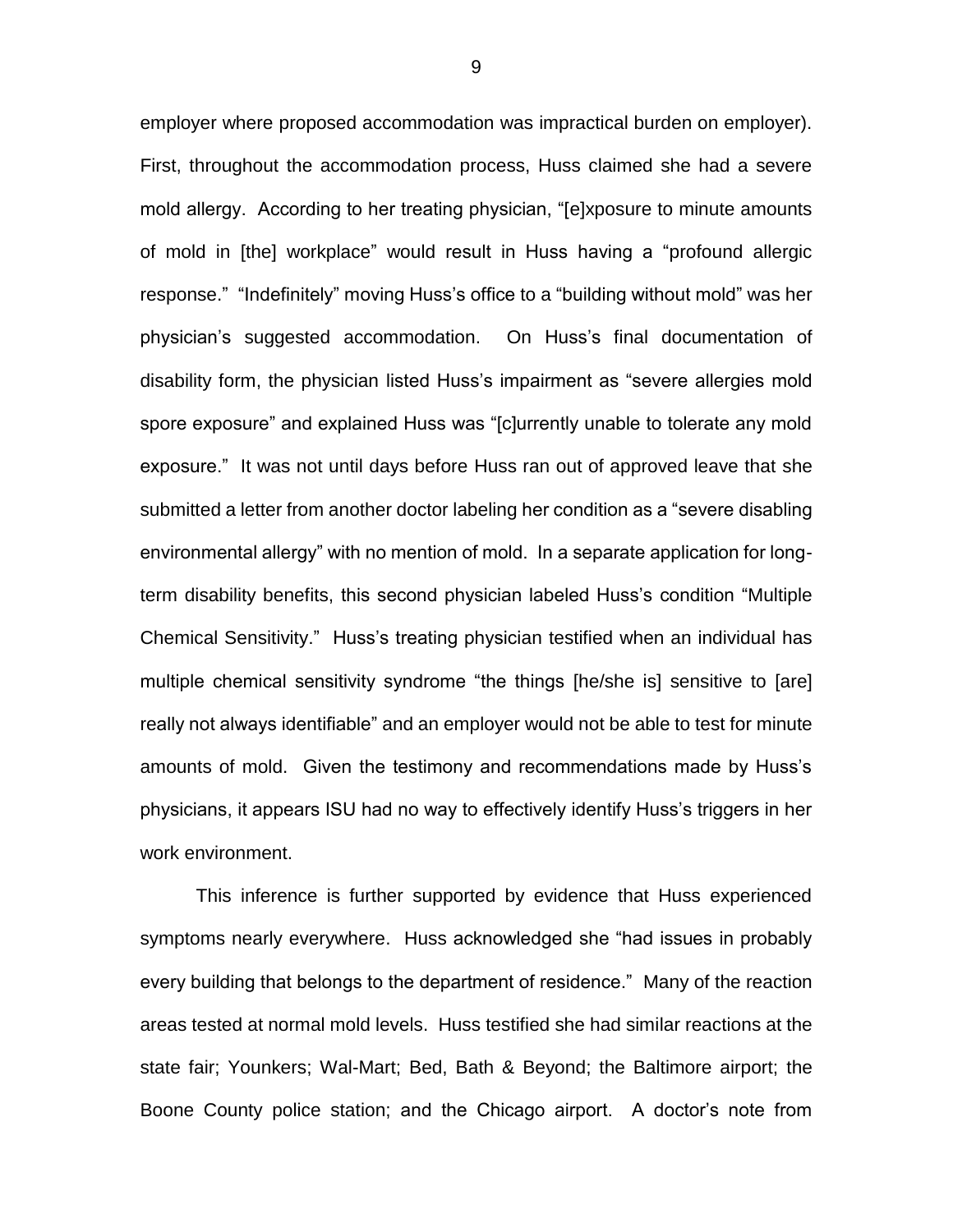September 2013 reported Huss as saying "she is pretty sure that it does not really matter where or what she does for work or even if she does not work, she will still have misery because she has had reactions in stores and in areas outside of her work place."

Second, evidence presented established that a mold-free building is an impossibility. Two experts testified that no environment is mold free. Huss herself agreed ISU could not provide a mold-free work environment. Further, a human relations consultant reiterated that ISU "cannot disregard those [medical] recommendations/restrictions" instructing Huss was unable to tolerate any mold exposure. The consultant testified that ISU could not jeopardize Huss's health and safety by placing her in a workspace containing any amount of mold.

Third, evidence illustrated the extensive mold and environmental testing and remediation conducted by ISU in an effort to improve Huss's work environment. ISU conducted years of testing and remediation in an effort to aide Huss. Further, those tests showed there was no significant difference from a moldspore-testing standpoint between Friley Hall and Huss's Helser office. ISU also completed other testing, which analyzed volatile organic compounds and particulate amounts in an attempt to pinpoint a specific issue. These test results were never problematic. An independent expert testified that the testing completed by ISU "was pretty complete." The expert stated, "I think for this number of years, they did an awful lot. I've never been asked to do this much for a particular client on one case ever, really. So they did a lot more than we would ever do, probably." Huss herself testified about the extensive remediation efforts undertaken in her office including: repeated mold and VOC testing, air duct cleaning, removing air